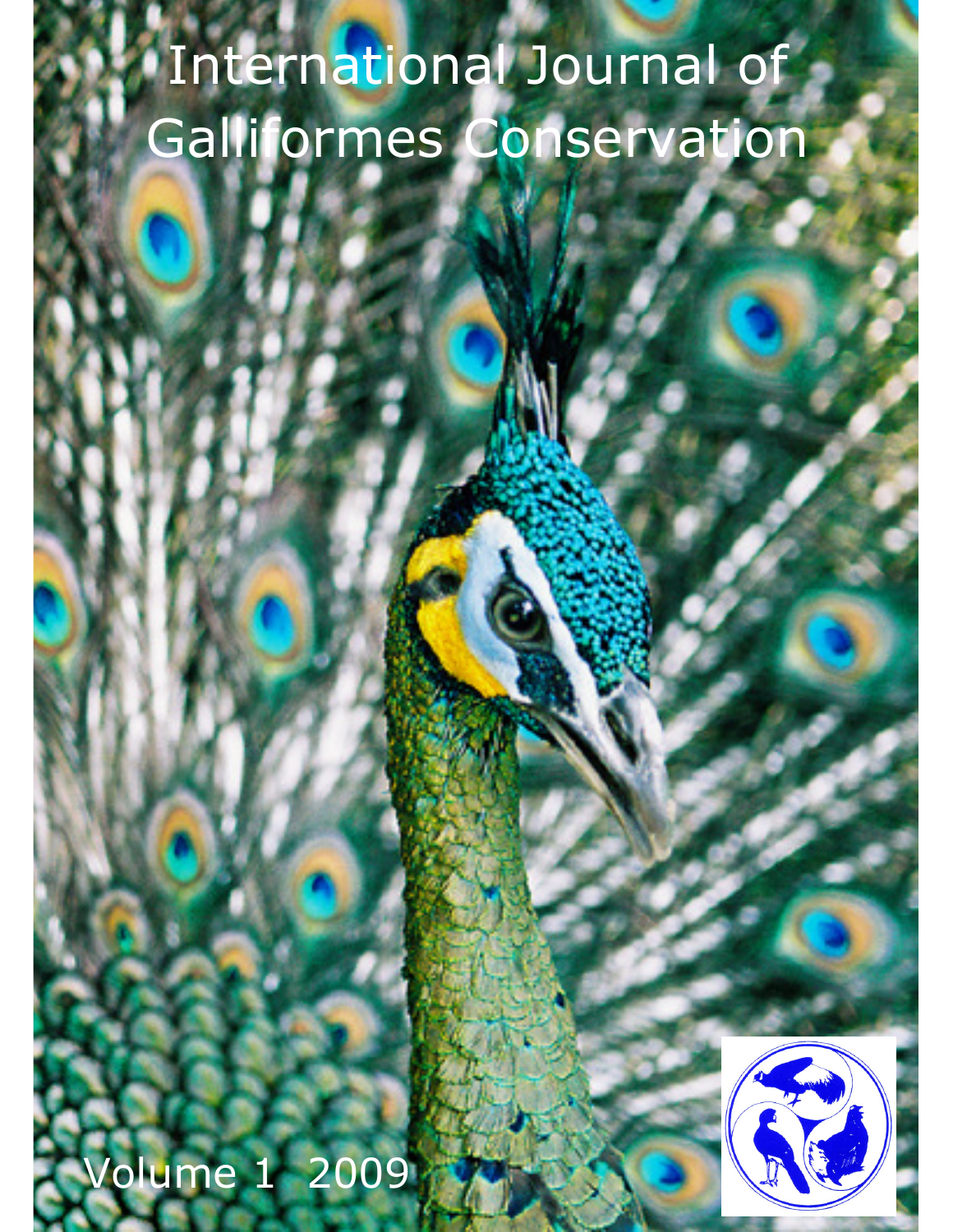### International Journal of Galliformes Conservation

#### Editors-in-chief

E-mail: IJGC@pheasant.org.uk

- Dr Philip McGowan, World Pheasant Association, Newcastle upon Tyne, UK.
- Dr Stephen J. Browne, World Pheasant Association and Fauna & Flora International, Cambridge, UK.

#### Editorial assistant

• Natalie Clark, World Pheasant Association, Newcastle upon Tyne, UK.

#### Editorial board

- Dr Roger Applegate, Tennessee Wildlife Resources Agency, USA.
- Dr Nick Brickle, Wildlife Conservation Society, Indonesia.
- Dr Francis Buner, The Game and Wildlife Conservation Trust, UK.
- Associate Prof John Carroll, University of Georgia, USA.
- Jonathan Eames, BirdLife International in Indochina, Vietnam.
- Jack Clinton Eitniear, CSTB inc., USA.
- Dr Brant Faircloth, University of California, USA.
- Dr Peter Garson, University of Newcastle, UK.
- Dr Alain Hennache, Saint Victor l'Abbaye, France.
- Associate Prof Darryl Jones, Griffith University, Australia.
- Dr Rahul Kaul, Wildlife Trust of India, India.
- Dr Siegfried Klaus, Max-Planck-Institute of Biogeochemistry, Germany.
- Dr Ross MacLeod, University of Glasgow, UK.
- Dr Tomasso Savini, King Mongkut's University of Technology Thonburi, Thailand.
- Dr Gernot Segelbacher, University of Freiburg, Germany.
- Prof Dr Luis Fabio Silviera, Universidade de São Paulo, Brazil.
- Dr Theron Terhune, Tall Timbers Research Station, USA.

The International Journal of Galliformes Conservation is an open access journal that will be published online by the World Pheasant Association. The World Pheasant Association is an international non-governmental organization that is dedicated to ensuring the survival of those species of the Galliformes that are threatened with extinction and to the maintenance of viable populations of all of these birds and their natural habitats.

Cover photo: (green peafowl © Jeremy Holden) Green peafowl were once widespread across much of Southeast Asia. In China they are now only found in a few isolated pockets in Yunnan Province, Southwest China. Two papers (pages 29–31 and 32–35) review the status and distribution of the species in that area.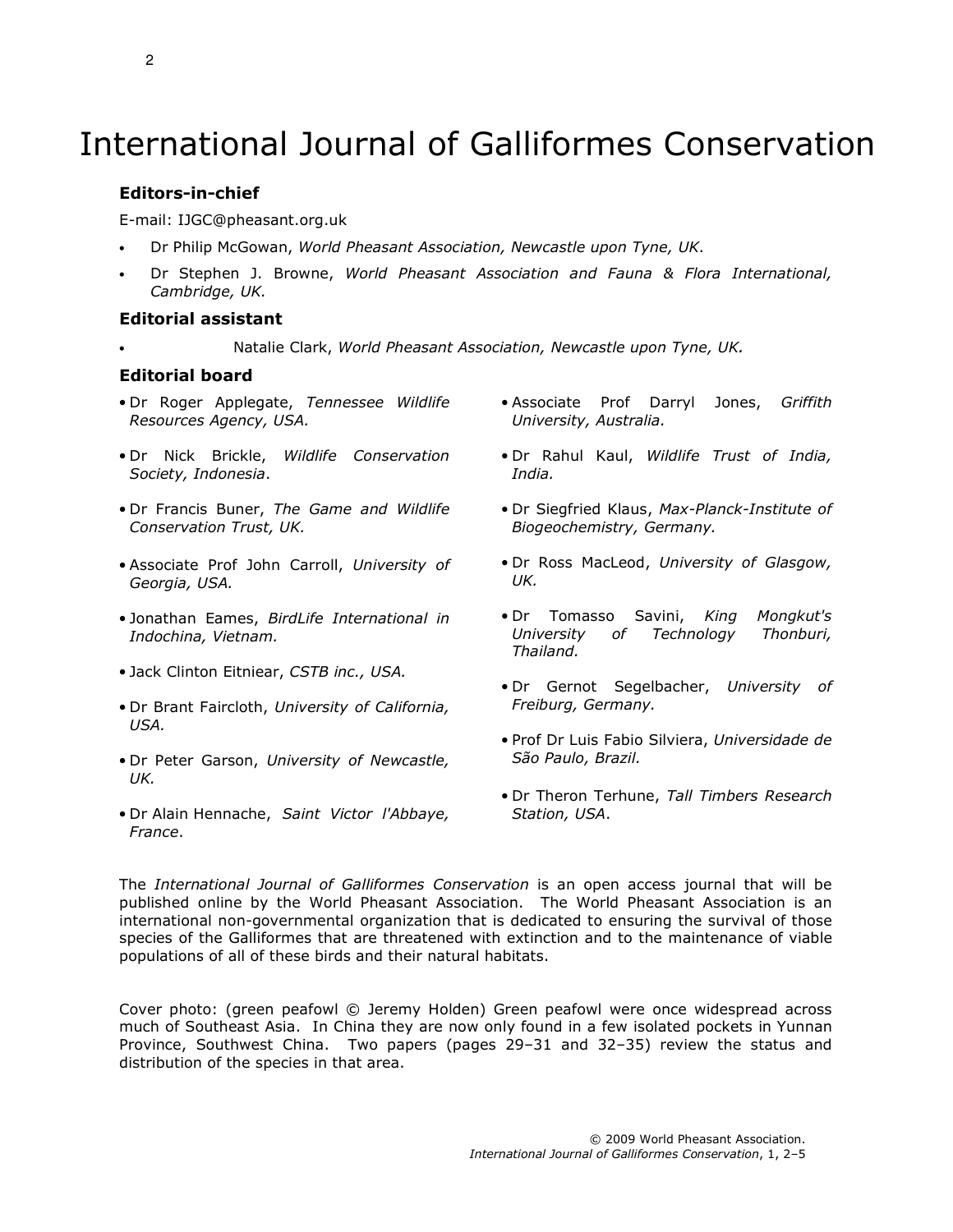#### Editorial – Introduction to the International Journal of Galliformes Conservation

The World Pheasant Association (WPA) published the Journal of the World Pheasant Association between 1976 and 1993. It is now thought timely to re-launch such a publication that is dedicated to the research and management of Galliformes, but as an online journal (available at www.pheasant.org.uk), with an internationally recognised board of editors. The name of the Journal also reflects our commitment to the global diversity of research and management directed towards the Galliformes.

#### Aim and objectives

The International Journal of Galliformes Conservation will publish original papers on any aspect relevant to the conservation of Galliformes. The Journal encourages material that enhances understanding of conservation needs and has the potential to improve conservation management of Galliformes species. Its overriding aim is to improve the quality of knowledge that is available for the conservation of all species of Galliformes and their habitats. In order to achieve this, it has the following objectives.

- 1. To encourage those who are new to the field, especially in countries where Galliformes occur and where the availability of support and advice is in short supply, to communicate their findings to the international community. Working with Galliformes conservationists who have not published in an international journal before is a high priority for the editorial board. This will involve providing advice on layout, analysis and presentation of results, as well as assistance with revising manuscripts and improving written English.
- 2. To facilitate the publication of high quality and conservation-relevant information on this highly threatened Order of birds. There is a great deal of research and conservation work being undertaken around the world and, given that 25% of the species are listed as threatened, it is vital that as much as possible is in the public domain. Many generalist zoological, ecological and even ornithological journals have to reject up to 75% of papers owing to a lack of space. This occasionally means that the more specialised work on Galliformes (often from outside Europe and North America), which is of high quality but may not be considered to have sufficient novel academic merit, will not be published and therefore remains largely unknown.
- 3. To make available information on emerging issues and opinions, approaches to conservation and research techniques that may enhance the quality of research undertaken on Galliformes. The Journal is targeted towards conservation professionals, academics, government departments, non-governmental organizations, students, those engaged in management of captive birds for conservation purposes and interested members of the public. With ever increasing amounts of information available in many different forms, it is challenging to keep abreast of new ideas and developments that may have profound effects on the way that research and management is conducted. The Journal will, therefore, act as a forum for the dissemination of this information.

#### Online and open access

In the last few years there has been a considerable increase in the number of journals that are freely available online. The spread of the internet has substantially reduced the cost of access to such journals so that the information contained within them reaches much larger audiences. At the same time, however, it is also realised that there is a moral reason why access to information should not be restricted to those who can afford to pay. WPA has readily embraced this, given its commitment to supporting individuals engaged in Galliformes conservation. However, this open access does not mean that papers of an unacceptable standard will be published. The great success of the journals published by the Public Library of Science (PLoS: see www.plos.org) shows that this balance can be achieved. For example, PLoS Biology which is now in its seventh volume is already ranked in the top tier of life science journals by the Institute for Scientific Information. The ambitions of the International Journal of Galliformes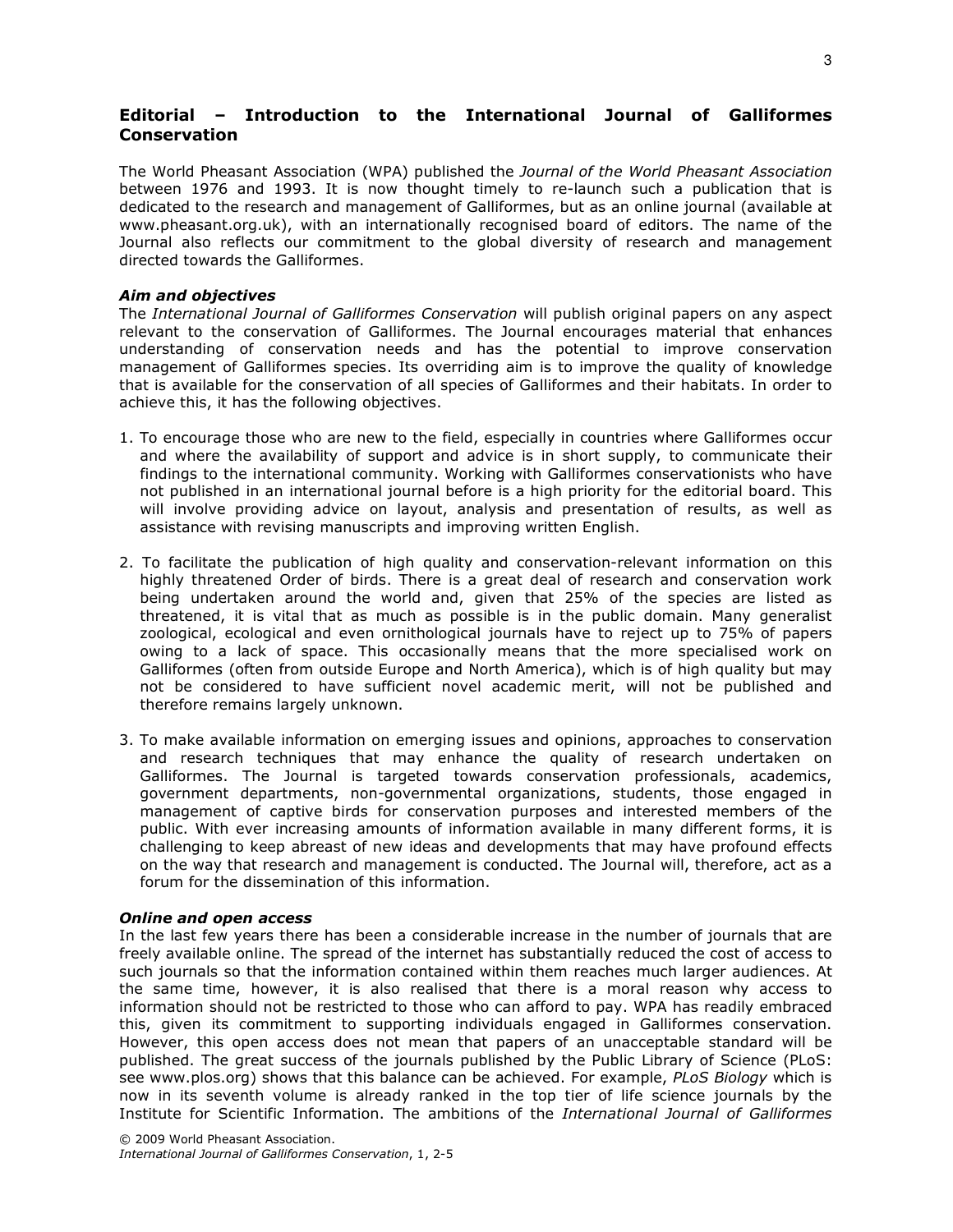Conservation are more modest, but there will be an emphasis on maintaining an internationally acceptable scientific standard in each volume.

#### Symposia on Galliformes

Symposia organised by WPA and partners and the resulting proceedings have recently been the main vehicle for delivering the scientific and experience-based outputs of WPA and WPA associated workers, to a wider audience. This has been supplemented by occasional papers in scientific journals. Today, however, the appeal of submitting papers to proceedings has diminished and they are no longer seen as an appropriate means of publishing findings. The same pattern can be seen across science and many scientific conferences no longer produce proceedings. This is partly because of the huge effort involved in producing 'stand alone' proceedings and partly because many people prefer to publish in scientific journals that are already well-known and widely read. These journals also offer a degree of access that proceedings and other 'grey literature' can never hope to match. This does, however, mean that some of the important information generated by those working on Galliformes has not been getting in to print. The Journal will, therefore, publish special issues after appropriate symposia and conferences whether organised by WPA or not. This first volume contains papers from two such meetings.

#### Dr Stephen J. Browne & Dr Philip McGowan

Editors-in-chief - International Journal of Galliformes Conservation